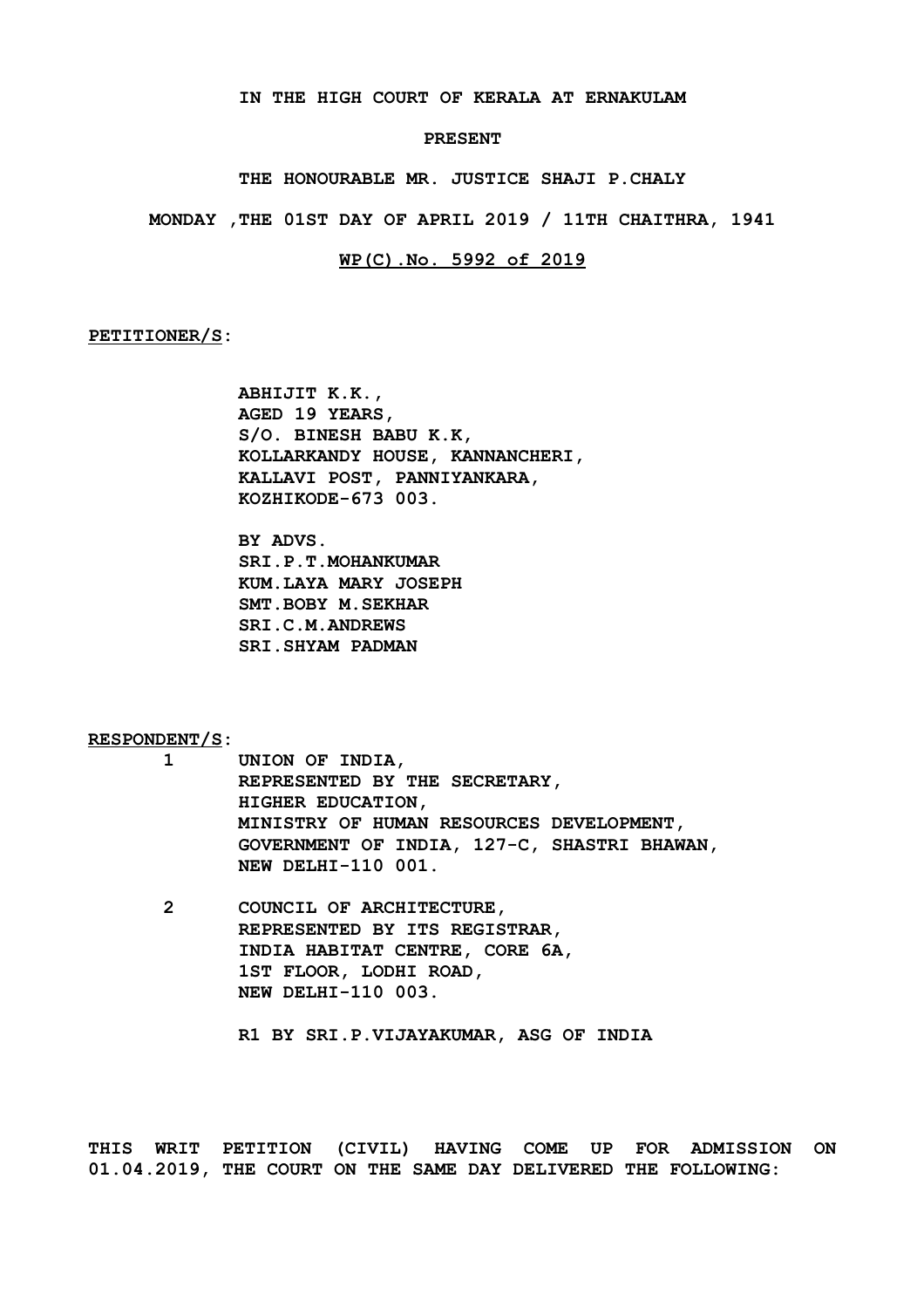## **JUDGMENT**

This writ petition is filed by the petitioner seeking a writ of mandamus, commanding the respondents to afford opportunity to attend the National Aptitude Test in Architecture (NATA), scheduled to be conducted during the current academic year, after holding that petitioner was qualified as per the norms in Ext.P3 brochure released on 03.01.2018, and that the revised eligibility criteria published through Ext.P2 brochure released on 12.02.2019 is not applicable to the petitioner. Brief material facts for the disposal of the writ petition are as follows:

2. Petitioner is an eligible candidate for attending NATA examination to be conducted by the  $2^{nd}$ respondent, a competitive examination for securing admission to Architecture Degree Course, in view of the eligibility norms published as per Ext.P3 brochure. Petitioner passed the Senior School Certificate Examination in the year 2018. According to the petitioner, when the petitioner was about to submit application for the above examination, it is seen that the eligibility norm is re-fixed in Ext.P2, to the effect that only candidates securing 50% marks in the aggregate in Physics, Chemistry and Mathematics alone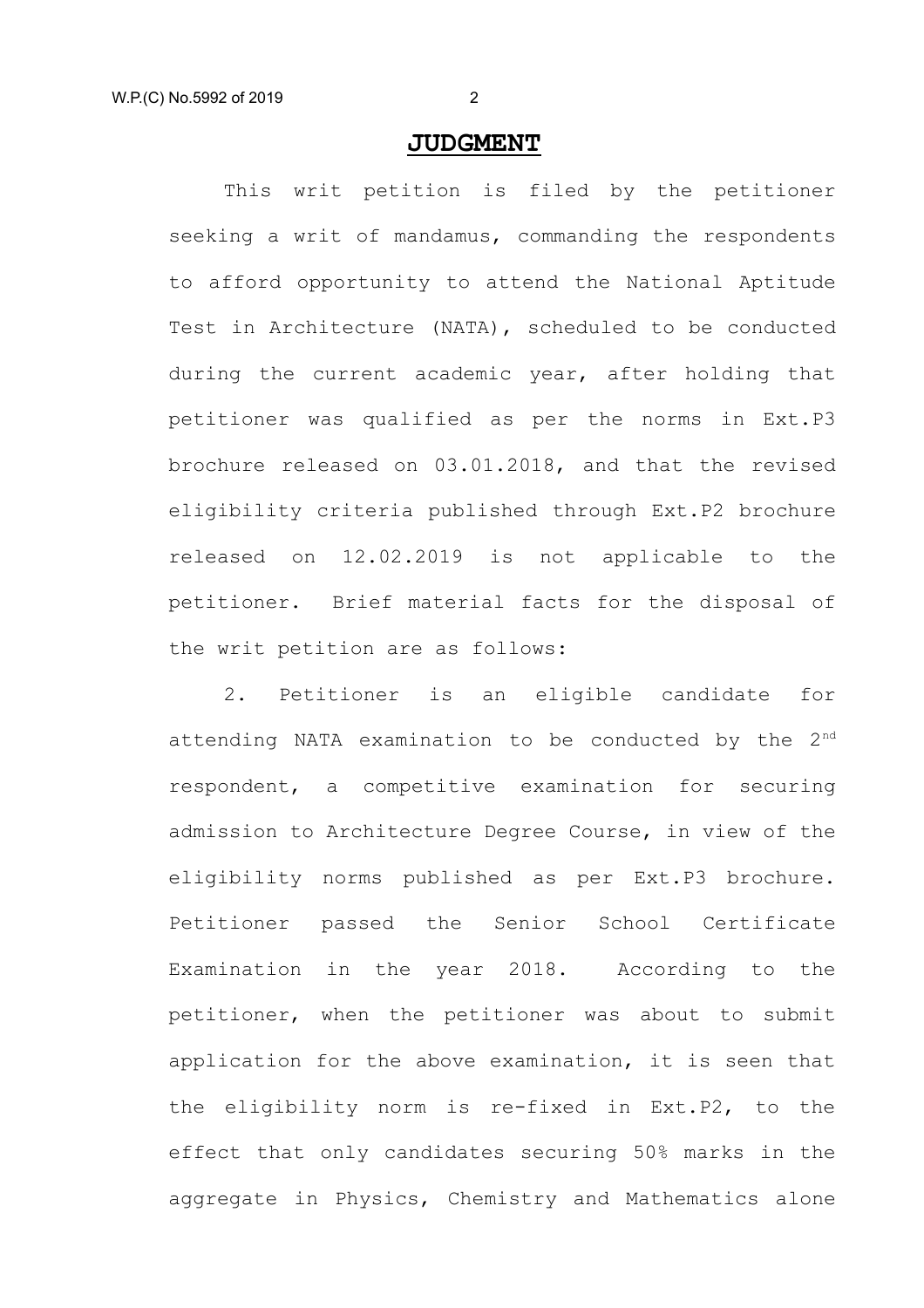are qualified to the said examination. Therefore, the qualification so prescribed all on a sudden deviating from Ext.P3 brochure is creating serious prejudice to the petitioner and other similarly situated students in participating in the entrance examination. It is also submitted that, since the eligibility criteria is changed all on a sudden, same is arbitrary and illegal, liable to be interfered with by this Court exercising the power of judicial review under Article 226 of the Constitution of India.

3. I have heard learned counsel for the petitioner and the learned ASGI appearing for the respondents, and perused the pleadings and the documents on record.

4. The eligibility criteria contained under Clause 5.0 of Ext.P3 brochure is as follows:

### *"5.0 Eligibility Criteria for Candidates*

*5.1 Taking NATA-2018*

*Candidates may come from the following backgrounds:*

*(a) 10+2 or equivalent passed/appearing;*

*(b) 10+3 Diploma (any stream) passed/appearing recognized by Central/State Governments;*

*(c) International Baccalaureate Diploma passed/appearing, after 10 years of Schooling.*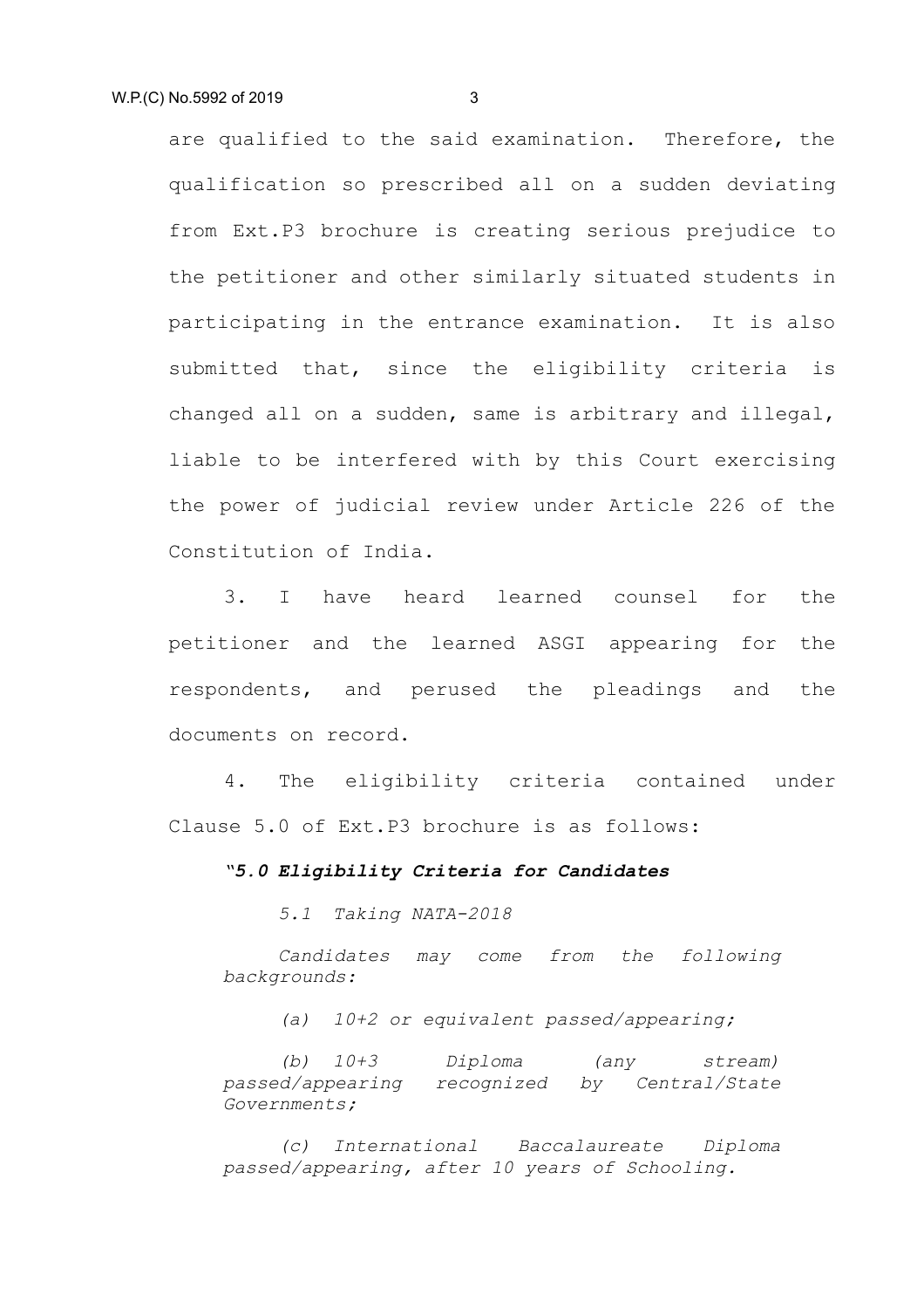*QUALIFYING IN NATA-2018 DOES NOT CONSTITUTE A RIGHT/GUARANTEE IN FAVOUR OF THE CANDIDATE FOR HIS/HER ADMISSION TO ANY ARCHITECTURE COURSE UNLESS HE/SHE HAS FULFILLED ALL THE PRESCRIBED REQUIREMENTS AS SPECIFIED BY RESPECTIVE COUNSELLING AND ADMISSION AUTHORITIES.*

*Only candidates who have the following credentials shall be eligible for admission to B.Arch. Course.*

*i. Qualified a recognized aptitude test in Architecture (NATA or equivalent) in 2018.*

*ii. Have gone through any of the following curriculum with marks as prescribed below:*

*(a) 10+2 or equivalent examination of Central/State Govts. with 50% aggregate marks and with Mathematics as a compulsory subject of examination; OR*

*(b) 10+3 Diploma (any stream) recognized by Central/State Govts. with 50% aggregate marks with Mathematics as a compulsory subject of examination; OR*

*(c) International Baccalaureate Diploma passed/appearing, after 10 years of Schooling with 50% marks in aggregate and with Mathematics as compulsory subject of examination".*

Whereas, as per Clause 5.0 of Eligibility Criteria for candidates in Ext.P2 brochure for the year 2019 is as follows:

#### *"5.0 Eligibility Criteria for Candidates*

*5.1 Taking NATA-2019*

*Candidates may come from the following backgrounds:*

*(a) \*No candidate shall be admitted to architecture course unless she/he has passed an examination at the end of the 10+2 scheme of examination with at least 50% aggregate marks in Physics, Chemistry & Mathematics and also at least 50% marks in aggregate of the 10+2 level*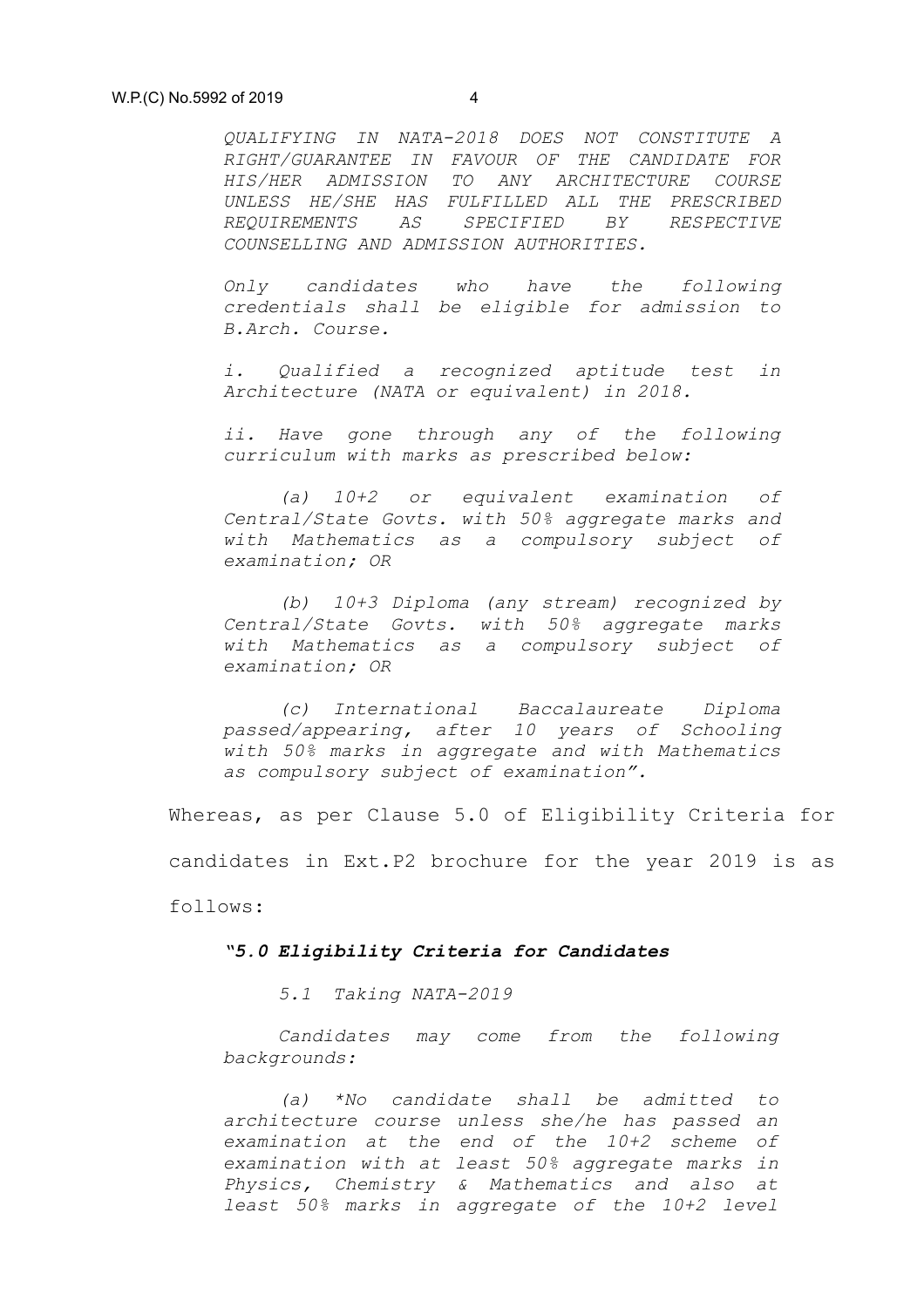*examination passed 10+3 Diploma Examination with Mathematics as compulsory subject with at least 50% marks in aggregate; (those appearing the 10+2 exam with PCM subjects in the current year may also provisionally appear in the exam, however, their result in NATA-2019 will be declared valid subject to fulfilling the above criteria).*

*(\*As approved by the Central Government vide letter F.No.4-65/2016-TS.VI dated 12.02.2019)."*

5. According to the petitioner, evident from Ext.P1 mark list, petitioner has got 54.4% marks. Therefore, as per Ext.P3 brochure, petitioner is qualified to participate in the National Test, since the only criteria fixed was 10+2 or equivalent examination of Central/State Governments with 50% aggregate marks and with Mathematics as a compulsory subject of examination, so far as the stream of the petitioner is concerned. However, as per Ext.P2 brochure, no candidate shall be admitted to Architecture course, unless a candidate has passed an examination at the end of 10+2 scheme of examination with at least 50% aggregate marks in Physics, Chemistry and Mathematics and also at least 50% marks in aggregate of the 10+2 level examination. The paramount contention advanced by learned counsel for the petitioner is that, Ext.P2 brochure is issued only on 12.02.2019, deviating from the eligibility criteria fixed under Ext.P3, and therefore, the candidates who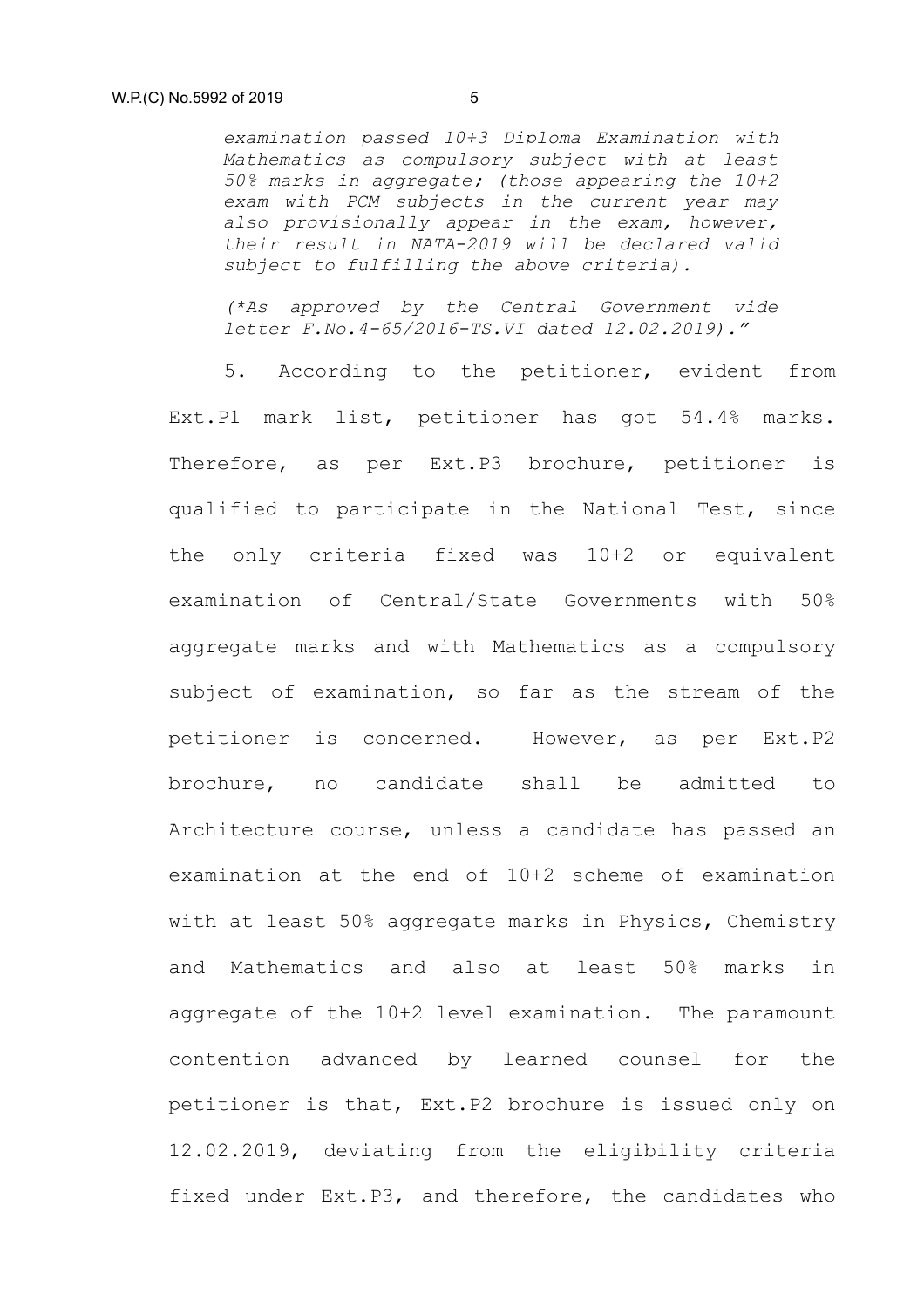have pursued their studies aiming to participate in the aptitude test as per Ext.P3 brochure have lost their opportunity consequent to change in the eligibility criteria.

6. *Per contra*, learned ASGI appearing for the respondents submitted that, Ext.P2 eligibility criteria was actually published in the year 2017 and the same was released on 12.02.2019. Therefore, it cannot be said that petitioner was not aware of the qualification prescribed for participating in the Aptitude Test.

7. I have considered the rival submissions made across the Bar. In my considered opinion, the Aptitude Test is conducted at the national level in order to provide admission to Architecture Course. It is for the statutory authority to fix the eligibility criteria so as to conduct the Aptitude Test, fixing the qualification and eligibility. The only contention put forth by the petitioner is that, the eligibility criteria is launched deviating from Ext.P3 brochure of 2018, during the year 2019, and therefore, petitioner could not prepare himself so as to have the qualification as is prescribed under Ext.P2 brochure. However, petitioner has no case that the eligibility criteria is changed so as to defeat the interest of the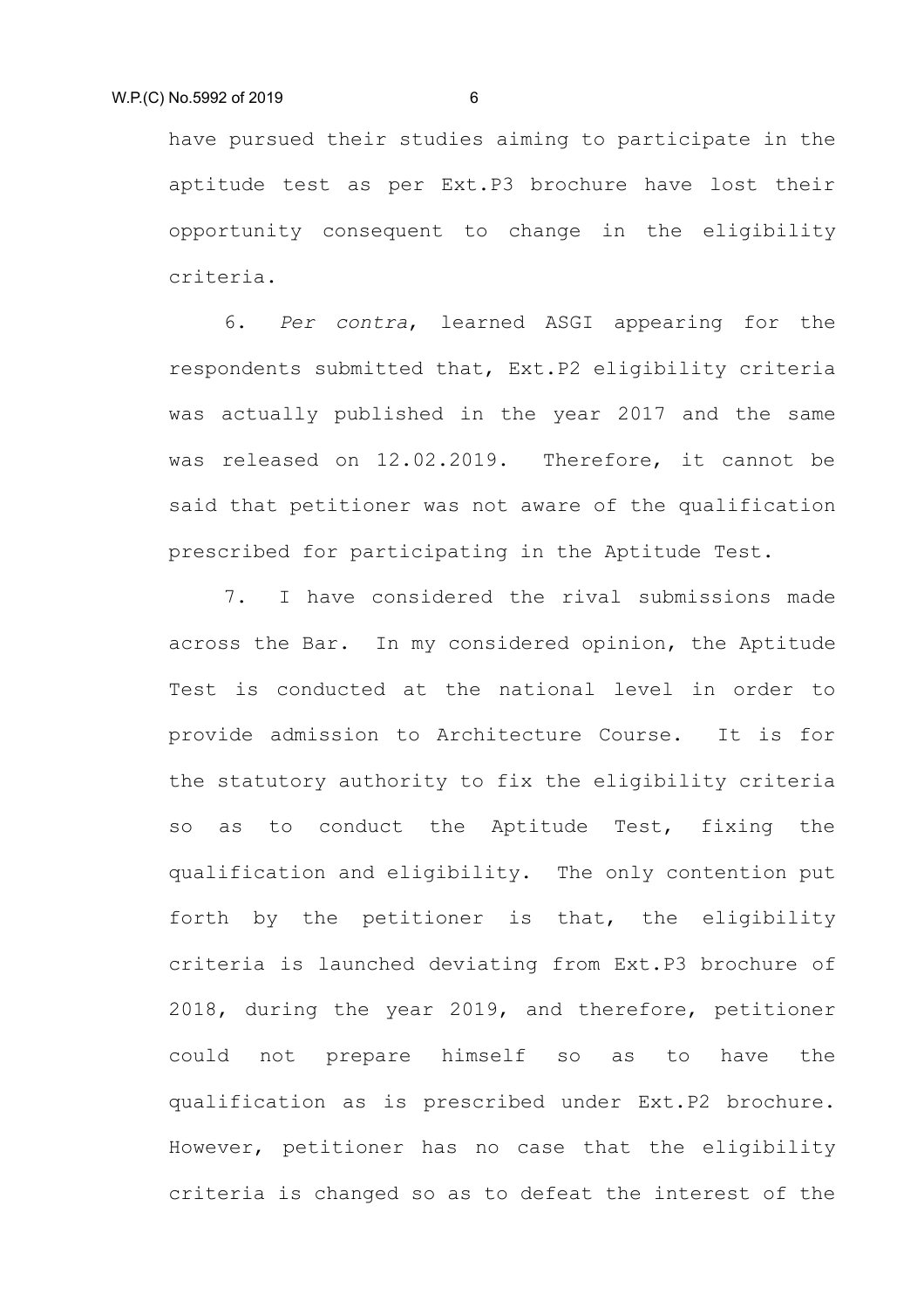students. Merely because an additional eligibility is provided, deviating from Ext.P3 brochure, that cannot be said to be illegal or arbitrary or in any manner with the intention of prejudicing the right of the petitioner. It is also the case of the respondents that the eligibility criteria was actually fixed during the year 2017, and it was launched only with effect from 12.02.2019, and all these details and aspects are available at the site of the  $2^{nd}$  respondent. Moreover, the brochures are fixed by educational experts taking into account various factors, including the standard to be maintained in the matter of participating in the Aptitude Test.

Assimilating the factual and legal situations, I am of the considered opinion that, petitioner has not made out any case justifying interference of this Court under Article 226 of the Constitution of India. Accordingly, the writ petition will stand dismissed.

> **Sd/- SHAJI P.CHALY JUDGE**

St/- 02.04.2019